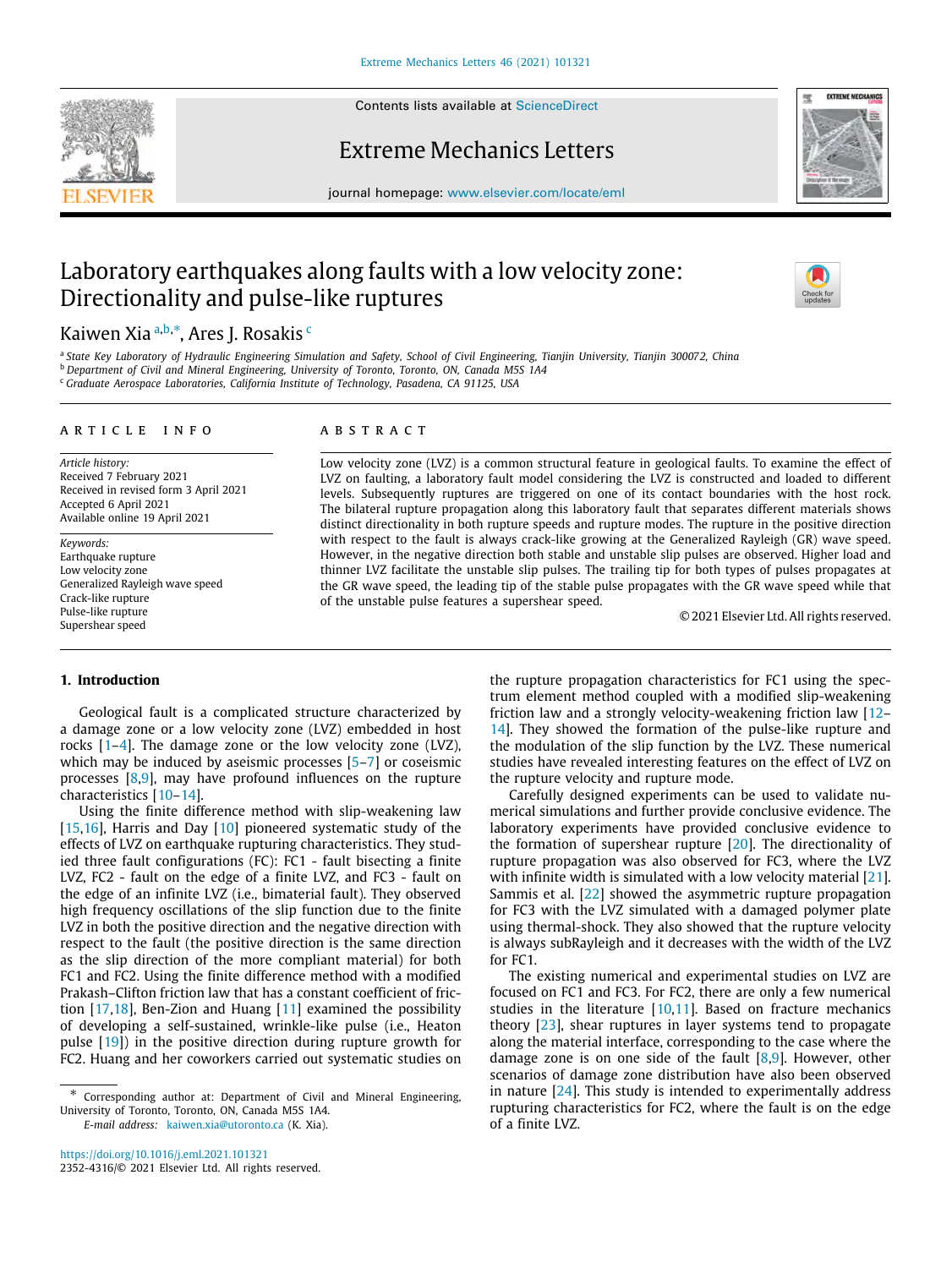

<span id="page-1-0"></span>**Fig. 1.** (A) The laboratory fault model FC2 (fault on the edge of a low velocity zone). The width of LVZ is denoted as *b*, and the inclination angle α. The rupture is triggered on the top material interface (which is the fault) at the hypocenter while the other interface acts as the reflector for stress waves emitted from the moving rupture. The black dot in the field of view is a 1/4" (6.35 mm) scale marker. Typical results showing both crack-like ruptures in (B) and in (C). The left rupture is crack-like while the right pulse-like (Hereafter, rupture-tips and tips of the slip pulse characterized by stress singularity are indicated with white arrows in figures).

## **2. Experimental design and typical results**

The schematic drawing of laboratory FC2 model is shown in [Fig. 1](#page-1-0)A. The LVZ (Material 1) has a width *b* and it is enclosed by the other two identical plates (Material 2) cut out of a 6<sup>"</sup> by 6" square. The thickness of the plates is 3/8′′ and thus the problem can be assumed to be plain stress. We use Homalite 100 (Material 2) to simulate the host rock, and Polycarbonate (Material 1) to simulate the low velocity zone. Homalite has a shear wave speed  $C_S^{Fast}$  = 1200 m/s and a longitudinal wave speed  $C_P^{Fast}$  = 2498 m/s; and Polycarbonate has a shear wave speed  $C_S^{Slow} = 960$  m/s and a longitudinal wave speed  $C_P^{Show} = 2182$  m/s. The Generalized Rayleigh (GR) wave speed for the material combination *CGR* is 959 m/s. The shear wave speed ratio of Homalite to Polycarbonate is  $r<sub>s</sub> = 1.25$ . This ratio is close to one of the scenarios studied by Harris and Day  $[10]$  for FC2 where  $r<sub>s</sub> = 1.2$ . In our experiments the earthquake ruptures were triggered by an exploding wire. The subsequent rupture propagation was visualized using the photoelasticity technique and captured with an ultra-high speed camera [[20](#page-4-15)]. The isochromatic fringe pattern obtained using the photoelasticity method represents the contours of in-plane shear stresses.

## **3. Experimental results**

# *3.1. Crack-like and pulse-like ruptures*

With respect to the fault, the propagation direction of the left ruptures is positive and that of the right ruptures negative [\[25\]](#page-4-20). Typical results are shown in [Fig. 1B](#page-1-0) and C. To better visualize the stress field around the rupture-tip from the LVZ side, the width of the LVZ in these two tests is  $1/2''$  . We can see that for both cases the stress fields near the left rupture are very similar, exhibiting a clear singular point characterized by a caustic spot, which is the rupture-tip. These two ruptures are obviously crack-like. On the contrary, the stress fields of the two right ruptures are very different. The right rupture in [Fig. 1B](#page-1-0) is crack-like as evidenced by the caustic spot, while the right rupture in [Fig. 2C](#page-2-0) does not have

clear singularity on the host rock side. As we can see from the LVZ side, there are two singular points in the fringe pattern. We interpret the front point (leading tip) as the boundary between the locked fault zone to its right and sliding fault zone to its left, and the back point (trailing tip) as the boundary between the sliding fault zone to its right and locked fault zone to its left. These two tips enclose a pulse-like rupture, which is consistent with the theoretical model proposed by Rice et al. [[8](#page-4-4)]. The self-healing, propagating slip pulse is reminiscent of Heaton pulse observed in natural earthquakes [[19](#page-4-13)].

## *3.2. Nucleation mechanism of pulse-like ruptures*

A few mechanisms have been proposed in the literature for the occurrence of pulse-like ruptures. Rice and his coworkers suggested that assuming certain frictional law of the slip-rate weakening type, pulse-like earthquake faulting is attainable [\[26\]](#page-4-21). In addition to the nature of frictional laws, geometrical effects are also thought to govern the occurrence of pulse modes of rupture. In particular some researchers [[27](#page-4-22)] believe that spatial stress and frictional heterogeneities (e.g., asperity distribution) promote slip pulse formation. Besides, the existence of bimaterial contrast is a candidate for the genesis of pulses [\[28\]](#page-4-23). Finally, the low velocity zone may also nucleate slip pulse based on numerical simulation (13,14). Experimentally Lykotrafitis et al. [\[29\]](#page-4-24) provided the first evidence of the pulse-like rupture along homogeneous frictional contact driven by impact loading. Lu et al. [[30\]](#page-4-25) then demonstrated such pule-like rupture along homogeneous faults in laboratory earthquakes with proper interfacial roughness.

The experiments proposed here are primarily aimed towards the study of the mechanically triggered rather than the heterogeneity or frictional law caused slip pulses. In the current study, there are three controlling parameters: *b* - the width of LVZ, α - the inclination angle of LVZ, and *P* - the uniaxial pressure applied. When the fault ruptures, elastic waves are emitted from the rupture-tip and are reflected at reflector — the other interface between the LVZ and the host rock [\[11\]](#page-4-12). The slip direction carried by the wave is the same as the slip direction at the rupture-tip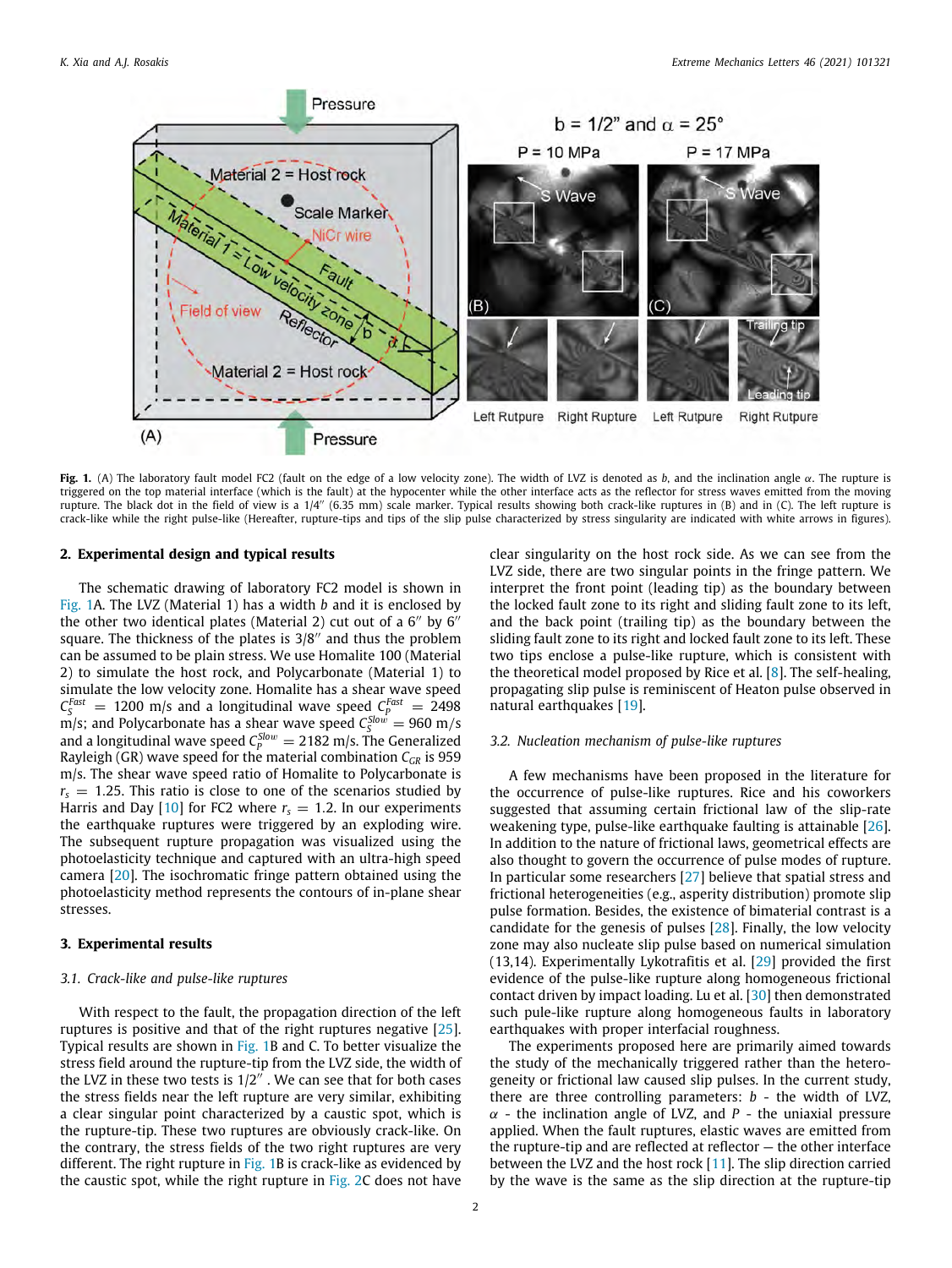

<span id="page-2-0"></span>**Fig. 2.** Distance between the rupture-tip and the arrival location of the stress wave. The inert shows the mechanism controlling the nucleation of the pulselike rupture. For rays with angle smaller than 26◦ , the stress wave arrives behind the rupture-tip for all LVD widths studied in this work. These rays cause dynamic compression of the fault and thus may lead to the pulse-like rupture.

and only the magnitude is reduced after reflection. When this reflected wave arrived at the fault plane, it caused oscillation of the slip function both in the positive and negative directions as identified by numerical simulations [\[10](#page-4-6)–[14](#page-4-7)]. Furthermore, the interaction of the reflected wave with the fault also leads to dynamic compression or dynamic tension due the existence of the material contrast [[28](#page-4-23)[,31,](#page-4-26)[32](#page-4-27)].

The nucleation mechanism of the pulse-like rupture in the negative direction of a fault with LVZ is illustrated in the inert of [Fig. 2.](#page-2-0) The rupture-tip indicated by a dot propagates in the negative direction at velocity  $v_r$  to a new position. During the meantime, the elastic wave emitted by the rupture with velocity *C* is reflected at the reflector. The isochromatic fringe pattern around the bimaterial rupture-tip is taken from reference [\[21\]](#page-4-16). One representative path of the elastic wave is plotted, and the wave arrives at the fault indicated by a small circle after reflection. The rupturing along the bimaterial interface leads to both shear and compressive normal stresses. First the shear stress is considered. The slip carried by the stress wave due to shear interacts with the bimaterial fault after reflection, leading to

dynamic compression [[25](#page-4-20)]. Further the rupture along the bimaterial fault induces dynamic compression. This compression is carried by the stress wave and got reflected to the fault with reduced magnitude. Dynamic compressive loadings due to these two mechanisms may heal the fault at the circle, leading to a pulse-like rupture eventually. In the positive direction, these interactions induce tension and thus healing (therefore the slip pulse) is not possible.

As shown in [Fig. 2](#page-2-0),  $\theta$  is the angle between the ray of the elastic wave and the normal direction of the fault. The distance between the rupture-tip (second dot) and the arrival location of the ray  $(\text{circle})$  is  $d = 2b(v_r/C - \sin \theta)/\cos \theta$ . Taking *C* as  $C_p^{\text{slow}} = 2182 \text{ m/s}$ and  $v_r$  as  $C_{GR} = 959$  m/s, we can plot *d* as a function of the angle  $\theta$  in [Fig. 2](#page-2-0). For all three LVZ widths considered in this study, stress wave rays with angle smaller than 26° arrive at the fault after the rupture-tip. These rays will contribute to the healing of the fault after the rupture-tip. The reflector is thus the geometrical reason for the nucleation of the slip pulse and thus the property of the pulse is controlled by the material contrasts and the frictional properties of the interface. This observation is consistent with the results by Huang and her coworkers in their study of the slip pulses for FC1 [[12,](#page-4-14)[13](#page-4-28)].

## *3.3. Effect of loading on the rupture modes in the negative direction*

In [Fig. 3](#page-2-1), experimental results featuring  $b = 1/8''$  and  $\alpha = 25^{\circ}$ are shown to illustrate the effect of loading on the slip pulse. In [Fig. 3](#page-2-1)A, both left and right ruptures are crack-like; in [Fig. 3B](#page-2-1) and C, the left ruptures are crack-like while the right ones are pulselike. It can be concluded that higher uniaxial loading facilitates the nucleation of pulse-like rupture in the negative direction.

# *3.4. Stable pulse-like rupture*

[Fig. 4](#page-3-0) demonstrates the formation and growth of a slip pulse using the rupture-tip history. The inter-frame time is  $3 \mu s$  and the first frame corresponds to 38  $\mu$ s after triggering. As seen from the figures, the rupture in the positive direction (left) is always  $+ C_{GR}$ . However, the rupture in the negative direction shows a transition from a crack-like rupture to a pulse-like at 44  $\mu$ s. After 47  $\mu$ s, the length of the slip pulse is roughly a constant (∼4.6 mm) and this type of pulse is called a stable pulse. Both the leading tip and the trailing tip of the pulse propagate at - *CGR*.



<span id="page-2-1"></span>**Fig. 3.** The effect of far-field loading on the nucleation of pulse-like rupture in the negative direction.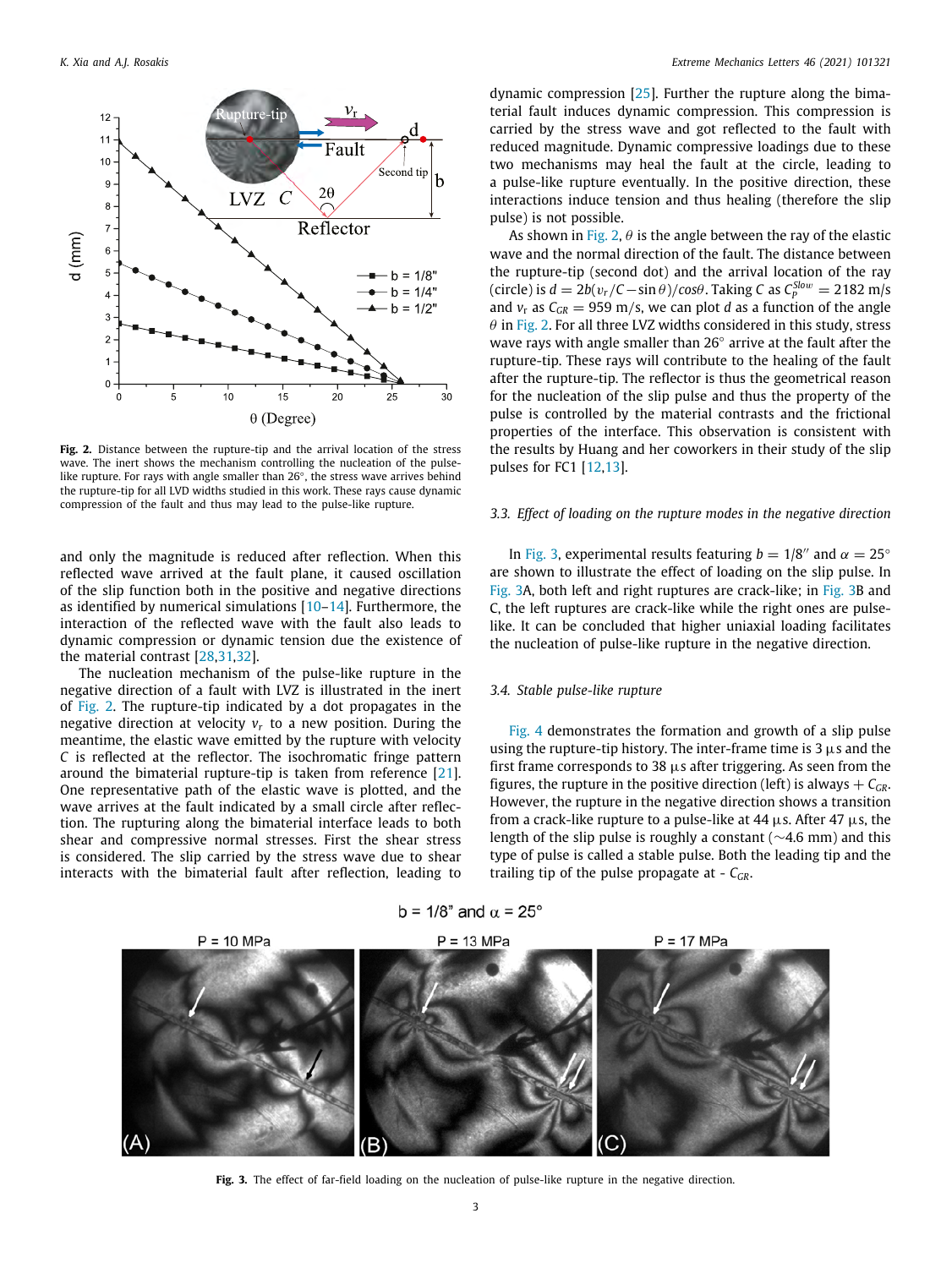

**Fig. 4.** The rupture-tip history of a stable slip pulse.

<span id="page-3-0"></span>

<span id="page-3-1"></span>**Fig. 5.** Photograph sequence from one experiment with unstable pulse: (A) 42  $\mu$ s, (B) 45  $\mu$ s, (C) 48  $\mu$ s, (D) 52  $\mu$ s. (E) The rupture-tip history of this test.

## **Table 1**

Summary of experimental results. The left rupture speed is always  $+ C_{GR}$ , while the right rupture is either crack-like or pulse-like. For the pulse-like right rupture, the velocity of the trailing tip is always − *CGR*, velocity shown in the table is for the leading tip.

<span id="page-3-2"></span>

| $\alpha$ (°) | $b$ (") | $P$ (MPa) | Mode  | Velocity of<br>left rupture | Velocity of<br>right rupture |
|--------------|---------|-----------|-------|-----------------------------|------------------------------|
| 25           | 1/8     | 20        | Pulse | $+ C_{GR}$                  | $-C_P^{Slow}$                |
| 25           | 1/8     | 17        | Pulse | $+ C_{GR}$                  | $- C_{GR}$                   |
| 25           | 1/8     | 13        | Crack | $+ C_{GR}$                  | $-C_{GR}$                    |
| 25           | 1/4     | 17        | Pulse | $+ C_{GR}$                  | $- C_{GR}$                   |
| 25           | 1/4     | 13        | Crack | $+ C_{GR}$                  | $- C_{GR}$                   |
| 25           | 1/2     | 17        | Pulse | $+ C_{GR}$                  | $-C_{GR}$                    |
| 25           | 1/2     | 10        | Crack | $+ C_{GR}$                  | $-C_{GR}$                    |
| 22.5         | 1/8     | 17        | Pulse | $+ C_{GR}$                  | $-C_{GR}$                    |
| 22.5         | 1/8     | 13        | Crack | $+ C_{GR}$                  | $-C_{GR}$                    |
| 22.5         | 1/4     | 17        | Crack | $+ C_{GR}$                  | $- C_{GR}$                   |
| 22.5         | 1/4     | 13        | Crack | $+ C_{GR}$                  | $- C_{GR}$                   |
| 20           | 1/2     | 13        | Crack | $+ C_{GR}$                  | $-C_{GR}$                    |
| 20           | 1/4     | 13        | Crack | $+ C_{GR}$                  | $- C_{GR}$                   |
| 20           | 1/8     | 13        | Crack | $+ C_{GR}$                  | $- C_{GR}$                   |

### *3.5. Unstable pulse-like rupture*

In [Fig. 5,](#page-3-1) we present a time sequence of photographs of an experiment with  $P = 20$  MPa,  $\alpha = 25^{\circ}$  and  $b = 1/8^{\prime\prime}$  along with its rupture-tip history plot. The left rupture is always crack-like and grows at  $+ C_{GR}$ . The right rupture on the other hand starts as crack-like and soon develops into pulse-like. From [Fig. 5A](#page-3-1)-D, the length of the pulse increases with time. This fact can be seen clearly from [Fig. 5](#page-3-1)E. The trailing tip of the pulse propagate at - *CGR* while the leading tip of the pulse assumes velocity -  $C_p^{Slow}$  right after its birth. This unstable slip pulse is somewhat similar to that in the homogeneous fault system as reported by Lu et al. [\[30\]](#page-4-25) based on the measurement of near fault slip history.

There are also some similarities between rupture characteristics in the current case and those observed in bimaterial fault ruptures [\[21](#page-4-16)], where a rupture moving in the negative direction can transition to a supershear speed close to -  $C_p^{Slow}$ . Since we have not observed this unstable pulse phenomena for experiments with lower pressure, it seems that there exists a critical pressure for a given LVZ width *b* and an inclination angle  $\alpha$ , beyond which the leading tip of the slip pulse propagates at a supershear speed right. Finally, the experimental results are summarized in [Table 1.](#page-3-2) One can see that higher load and thinner LVZ facilitate pulse-like ruptures in the negative direction.

## **4. Discussion and implications**

There are some similarities between our results and those reported by Harris and Day [[10](#page-4-6)] for the case  $r<sub>s</sub> = 1.2$ , when the generalized Rayleigh wave speed can be defined. The numerical result predicted that the rupture moving in the positive direction features a speed close to  $+$   $C_{GR}$ , which is consistent with our experimental results. Along the negative direction, both their numerical simulation and our experiment show that the supershear ruptures are possible. The supershear rupture velocity in both studies consistently points to the P wave speed of the slower LVZ material. However we observed pulse-like ruptures, while they only reported the occurrence of crack-like supershear rupture in the negative direction. As compared with the numerical work by Ben-Zion and Huang [[11\]](#page-4-12), the experimentally observed propagation direction of the pulse-like rupture is opposite to what they proposed.

The modulus of Homalite is about 5 GPa and that of the crustal rock is around 50 GPa. Therefore, the load in the laboratory (*P*  $\sim$ 15 MPa) can be scaled up to at least 150 MPa ( $\sim$ 5 km depth) in the field, which is close to what is expected at the seismogenic